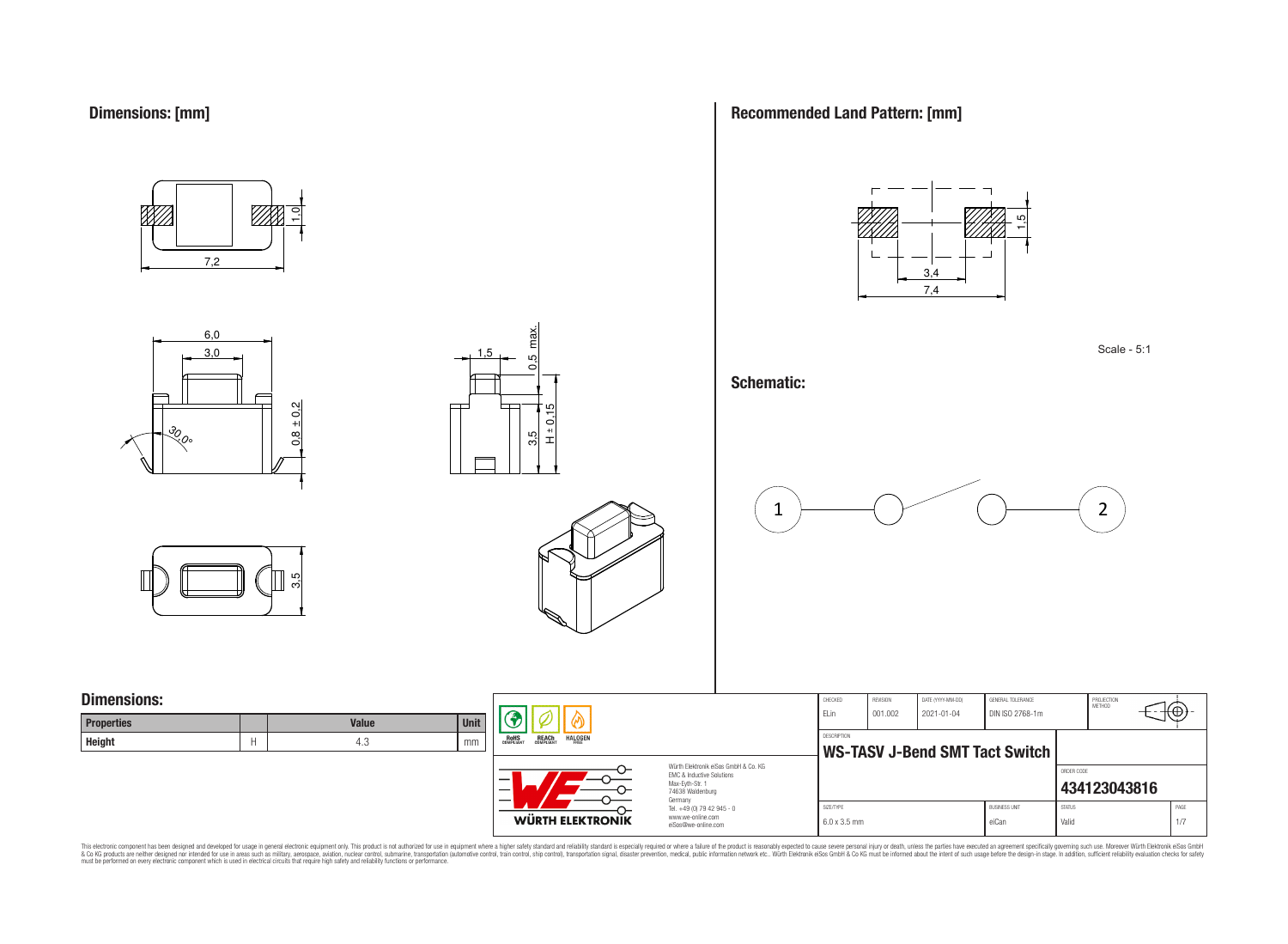## **Material Properties:**

| <b>Cover Material</b>               | <b>Stainless Steel</b> |
|-------------------------------------|------------------------|
| <b>Actuator Material</b>            | <b>LCP</b>             |
| <b>Actuator Flammability Rating</b> | <b>UL94 V-0</b>        |
| <b>Actuator Color</b>               | <b>Black</b>           |
| <b>Frame Material</b>               | <b>LCP</b>             |
| <b>Frame Flammability Rating</b>    | $UL94V-0$              |
| <b>Frame Color</b>                  | Black                  |
| <b>Contact Material</b>             | <b>Stainless Steel</b> |
| <b>Contact Plating</b>              | Silver                 |
| <b>Terminal Material</b>            | <b>Copper Alloy</b>    |
| <b>Terminal Plating</b>             | Silver                 |

## **Electrical Properties:**

| <b>Properties</b>                                   |           | <b>Test conditions</b> | <b>Value</b> | <b>Unit</b>    | Tol. |
|-----------------------------------------------------|-----------|------------------------|--------------|----------------|------|
| <b>Rated Current</b>                                | ΙR        |                        | 50           | mA             |      |
| <b>Rated Voltage</b>                                | $V_R$     |                        | 12           | $V$ (DC)       |      |
| <b>Contact Resistance Initial</b>                   | R         |                        | 100          | mО             | max. |
| <b>Contact Resistance After Life</b><br><b>Test</b> | R         |                        |              | Ω              | max. |
| <b>Insulation Resistance</b>                        | $R_{ISO}$ | 500 V (DC)             | 100          | M <sub>0</sub> | min. |
| <b>Withstanding Voltage</b>                         |           | min                    | 250          | V(AC)          |      |
| <b>Bounce</b>                                       |           |                        | 10           | ms             | max. |

# **Mechanical Properties:**

| <b>Properties</b>             | <b>Test conditions</b> | Value | <b>Unit</b> | Tol.         |
|-------------------------------|------------------------|-------|-------------|--------------|
| <b>Operation Force</b>        |                        | 160   |             | ±50q         |
| Electrical Life <sup>1)</sup> | 50 mA/ 12 V (DC)       | 50000 | Cycles      |              |
| Stroke                        |                        | 0.25  | mm          | $\pm 0.1$ mm |

1) Cycle - Return to the original position

# **General Information:**

| Operating Temperature                                | -40 up to $+85\,^{\circ}\mathrm{C}$ |
|------------------------------------------------------|-------------------------------------|
| <b>Storage Conditions (in original</b><br>packaging) | $< 40 °C$ : $< 75 %$ RH             |
| <b>Moisture Sensitivity Level (MSL)</b>              |                                     |
| Washable                                             | N <sub>0</sub>                      |

## **Certification:**

| <b>RoHS Approval</b>                                         | Compliant [2011/65/EU&2015/863] |  |  |  |
|--------------------------------------------------------------|---------------------------------|--|--|--|
| <b>REACh Approval</b><br>Conform or declared [(EC)1907/2006] |                                 |  |  |  |
| Halogen Free                                                 | Conform [IEC 61249-2-21]        |  |  |  |

|                                                                  |                                                                                                                     | CHECKED<br>ELin                                      | REVISION<br>001.002 | DATE (YYYY-MM-DD)<br>$2021 - 01 - 04$ | GENERAL TOLERANCE<br>DIN ISO 2768-1m |                        | PROJECTION<br>METHOD | ₩           |
|------------------------------------------------------------------|---------------------------------------------------------------------------------------------------------------------|------------------------------------------------------|---------------------|---------------------------------------|--------------------------------------|------------------------|----------------------|-------------|
| <b>REACH</b><br>COMPLIANT<br><b>HALOGEN</b><br>ROHS<br>COMPLIANT |                                                                                                                     | <b>DESCRIPTION</b><br>WS-TASV J-Bend SMT Tact Switch |                     |                                       |                                      |                        |                      |             |
|                                                                  | Würth Elektronik eiSos GmbH & Co. KG<br><b>EMC &amp; Inductive Solutions</b><br>Max-Evth-Str. 1<br>74638 Waldenburg |                                                      |                     |                                       |                                      | ORDER CODE             | 434123043816         |             |
| WÜRTH ELEKTRONIK                                                 | Germany<br>Tel. +49 (0) 79 42 945 - 0<br>www.we-online.com<br>eiSos@we-online.com                                   | SIZE/TYPE<br>$6.0 \times 3.5$ mm                     |                     |                                       | <b>BUSINESS UNIT</b><br>eiCan        | <b>STATUS</b><br>Valid |                      | PAGE<br>2/7 |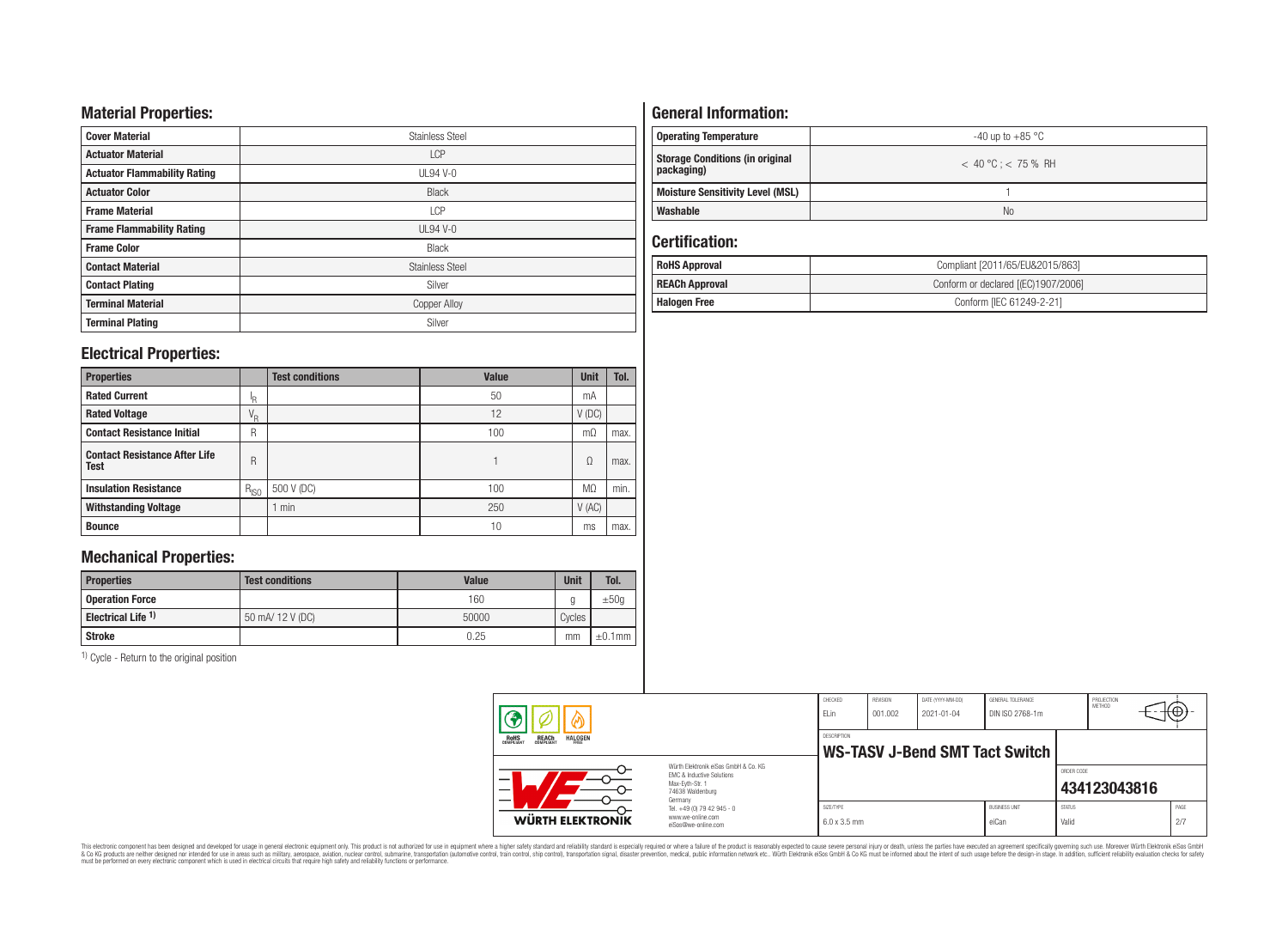## **Packaging Specification - Tape and Reel: [mm]**

## **Packaging Specification - Reel: [mm]**

1⊕

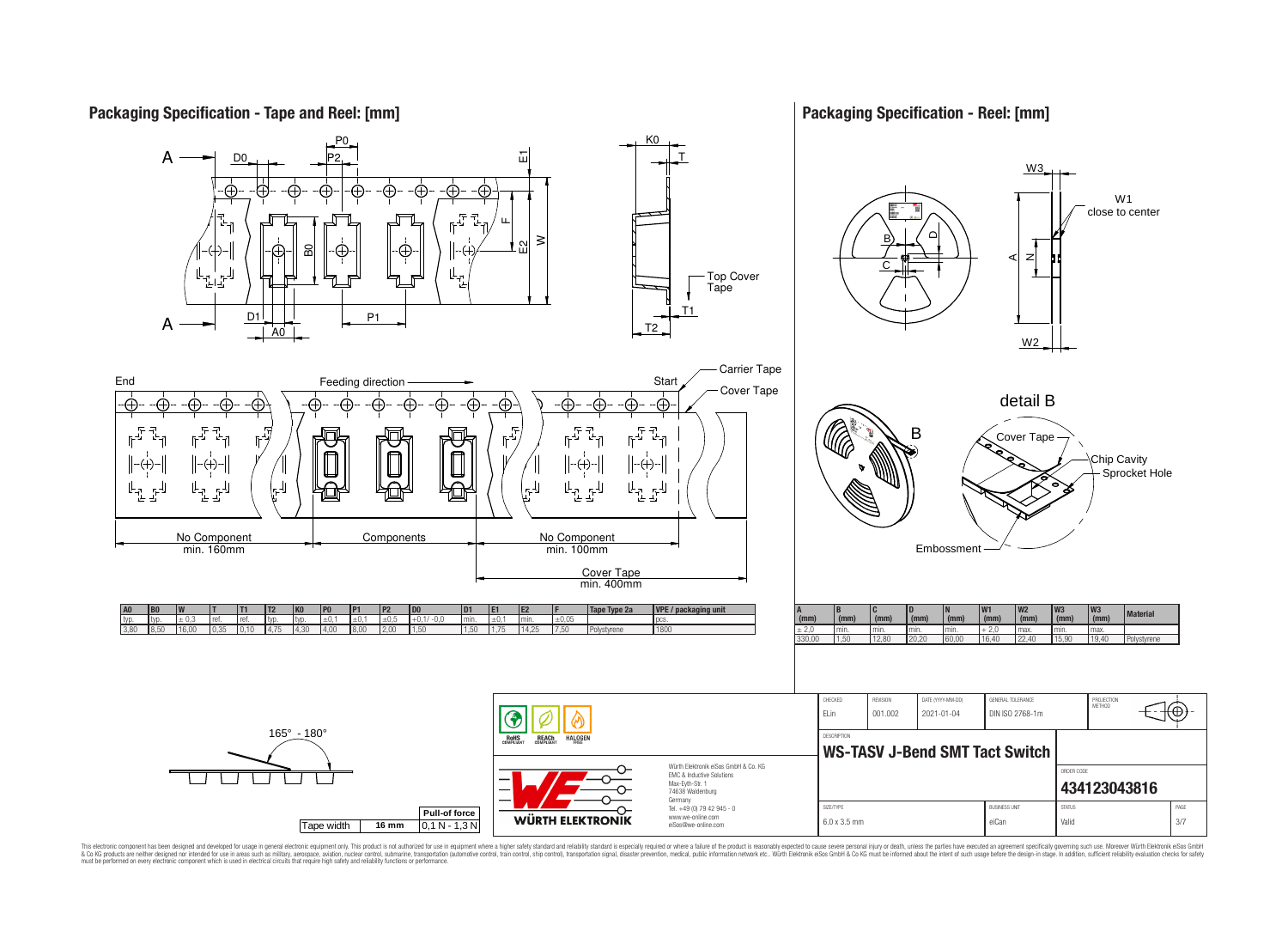# **Classification Reflow Profile for SMT components:**



# **Classification Reflow Soldering Profile:**

| <b>Profile Feature</b>                              |                    | <b>Value</b>                     |
|-----------------------------------------------------|--------------------|----------------------------------|
| <b>Preheat Temperature Min</b>                      | 's min             | 150 °C                           |
| <b>Preheat Temperature Max</b>                      | <sup>I</sup> s max | 200 °C                           |
| Preheat Time $t_s$ from $T_{s,min}$ to $T_{s,max}$  |                    | $60 - 120$ seconds               |
| Ramp-up Rate $(T_1$ to $T_p$ )                      |                    | 3 °C/ second max.                |
| <b>Liquidous Temperature</b>                        | Ъ.                 | 217 °C                           |
| Time t <sub>1</sub> maintained above T <sub>1</sub> | Ţ.                 | 60 - 150 seconds                 |
| Peak package body temperature<br>$T_{p}$            |                    | $T_n \leq T_c$ , see Table below |
| Time within 5°C of actual peak<br>temperature       | $t_{p}$            | $20 - 30$ seconds                |
| Ramp-down Rate $(T_P$ to $T_I$ )                    |                    | $6^{\circ}$ C/ second max.       |
| Time 25°C to peak temperature                       |                    | 8 minutes max.                   |

refer to IPC/ JEDEC J-STD-020E

# **Package Classification Reflow Temperature (T<sup>c</sup> ):**

| <b>Properties</b>                                                  | Volume mm <sup>3</sup><br>< 350 | Volume mm <sup>3</sup><br>350-2000 | Volume mm <sup>3</sup><br>>2000 |  |  |
|--------------------------------------------------------------------|---------------------------------|------------------------------------|---------------------------------|--|--|
| <b>PB-Free Assembly   Package Thickness  </b><br>$< 1.6$ mm        | 260 °C                          | 260 °C                             | 260 °C                          |  |  |
| <b>PB-Free Assembly   Package Thickness</b><br>$1.6$ mm $- 2.5$ mm | 260 °C                          | 250 °C                             | 245 °C                          |  |  |
| <b>PB-Free Assembly   Package Thickness</b><br>$>2.5$ mm           | 250 °C                          | 245 °C                             | 245 °C                          |  |  |
| <b>Applied cycles</b>                                              | Only 2 times reflow possible.   |                                    |                                 |  |  |

refer to IPC/ JEDEC J-STD-020E

|                                                                                 |                                                                                                                     | CHECKED<br><b>ELin</b>           | <b>REVISION</b><br>001.002 | DATE (YYYY-MM-DD)<br>2021-01-04 | GENERAL TOLERANCE<br>DIN ISO 2768-1m |                        | PROJECTION<br><b>MFTHOD</b> |             |
|---------------------------------------------------------------------------------|---------------------------------------------------------------------------------------------------------------------|----------------------------------|----------------------------|---------------------------------|--------------------------------------|------------------------|-----------------------------|-------------|
| <b>REACH</b><br>COMPLIANT<br><b>HALOGEN</b><br><b>ROHS</b><br>COMPLIANT<br>FRFF |                                                                                                                     | <b>DESCRIPTION</b>               |                            |                                 | WS-TASV J-Bend SMT Tact Switch       |                        |                             |             |
| —<br>$\overline{\phantom{0}}$                                                   | Würth Elektronik eiSos GmbH & Co. KG<br>FMC & Inductive Solutions<br>Max-Eyth-Str. 1<br>74638 Waldenburg<br>Germany |                                  |                            |                                 |                                      | ORDER CODE             | 434123043816                |             |
| WÜRTH ELEKTRONIK                                                                | Tel. +49 (0) 79 42 945 - 0<br>www.we-online.com                                                                     | SIZE/TYPE<br>$6.0 \times 3.5$ mm |                            |                                 | <b>BUSINESS UNIT</b><br>eiCan        | <b>STATUS</b><br>Valid |                             | PAGE<br>4/7 |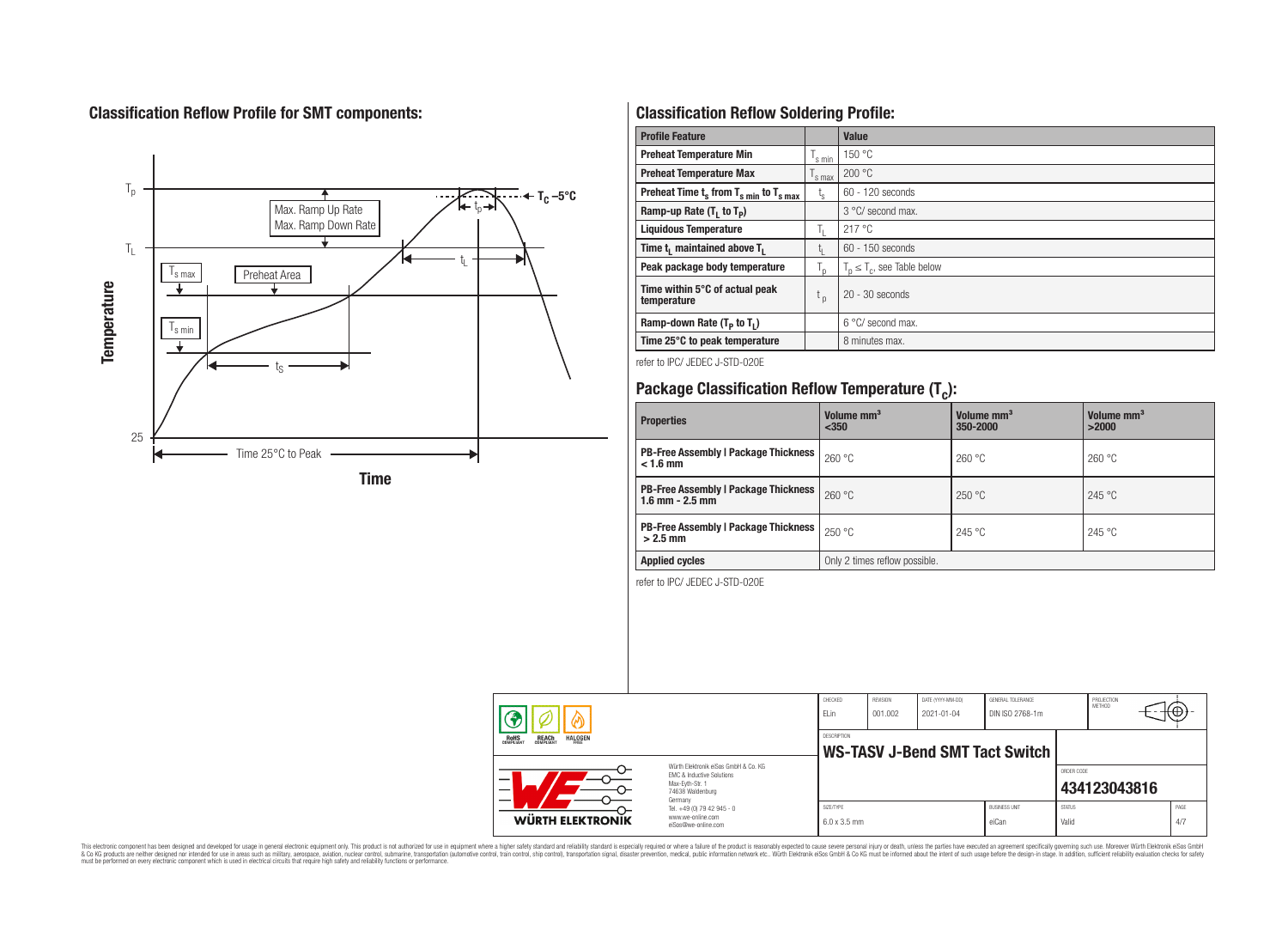# **Cautions and Warnings:**

## **The following conditions apply to all goods within the product series of Tact switch of Würth Elektronik eiSos GmbH & Co. KG:**

#### **General:**

- This mechanical component is designed and manufactured for use in general electronic equipment.
- Würth Elektronik must be asked for written approval (following the PPAP procedure) before incorporating the components into any equipment in fields such as military, aerospace, aviation, nuclear control, submarine, transportation (automotive control, train control, ship control), transportation signal, disaster prevention, medical, public information network, etc. where higher safety and reliability are especially required and/or if there is the possibility of direct damage or human injury.
- Mechanical components that will be used in safety-critical or high-reliability applications, should be pre-evaluated by the customer.
- The component is designed and manufactured to be used within the datasheet specified values. If the usage and operation conditions specified in the datasheet are not met, the wire insulation may be damaged or dissolved.
- Do not drop or impact the components, the component may be damaged.
- Prevent any damage or scratches on the switch, especially on the actuator.
- Würth Elektronik products are qualified according to international standards, which are listed in each product reliability report. Würth Elektronik does not warrant any customer qualified product characteristics beyond Würth Elektroniks' specifications, for its validity and sustainability over time.
- The responsibility for the applicability of the customer specific products and use in a particular customer design is always within the authority of the customer. All technical specifications for standard products also apply to customer specific products.

#### **Product Specific:**

#### **Soldering:**

- The solder profile must comply with the technical product specifications. All other profiles will void the warranty.
- All other soldering methods are at the customers' own risk.
- Please keep our switch at delivery original position before and during the soldering process.
- Design the right angle part with consideration of the wave soldering process so that the parts will not touch the soldering wave during the soldering process or protect the switch part with cover fixture. Melting of the switch might cause malfunction.

#### **Cleaning and Washing:**

• If a series is washable, the general information section in the datasheet will contain the washability guidelines. Should there be no information regarding washability, the product has not been constructed to withstand a washing process. Washing agents used during the production to clean the customer application might damage or change the characteristics of the component, body, pins and/or termination. Washing agents may have a negative effect on the long-term functionality of the product.

If the parts are washable, hermetic:

- Cleaning agents that are used to clean the customer applications may damage or change the characteristics of the component, body, pins and termination.
- Please do not immerse any washable products into water or cleaning agents or put them in locations exposed to water completely.
- Do not clean washable series immediately after soldering. The cleaning agent may be absorbed into the switch through respiration while the switch cools.
- Please do not press actuator or change status /position during the cleaning and washing process.
- Using a brush during the cleaning process may deform function relevant areas. Therefore, we do not recommend using a brush during the PCB cleaning process.

#### **Potting and Coating:**

• If the product is potted in the customer application, the potting material may shrink or expand during and after hardening. Shrinking could lead to an incomplete seal, allowing contaminants into the body, pins or termination. Expansion could damage the components. We recommend a manual inspection after potting or coating to avoid these effects.

#### **Storage Conditions:**

- A storage of Würth Elektronik products for longer than 12 months is not recommended. Within other effects, the terminals may suffer degradation, resulting in bad solderability. Therefore, all products shall be used within the period of 12 months based on the day of shipment.
- Do not expose the components to direct sunlight.
- The storage conditions in the original packaging are defined according to DIN EN 61760-2.
- For a moisture sensitive component, the storage condition in the original packaging is defined according to IPC/JEDEC-J-STD-033. It is also recommended to return the component to the original moisture proof bag and reseal the moisture proof bag again.
- The storage conditions stated in the original packaging apply to the storage time and not to the transportation time of the components.

#### **Handling:**

- In the case a product requires particular handling precautions, in addition to the general recommendations mentioned here below, these will appear on the product datasheet.
- Do not repeatedly operate the switch with excessive force. It may damage or deform the switch resulting in malfunction.
- Please set up the switch in such a way that the actuator will operate in a straight vertical line. A decrease in the lifetime of the switch may result if the actuator is pressed off-center or from an angle. This might cause function errors or broken actuators, especially for heights over 7.0 mm.
- The temperature rise of the component must be taken into consideration. The operating temperature is comprised of ambient temperature and temperature rise of the component.The operating temperature of the component shall not exceed the maximum temperature specified.

|                                                                          |                                                                                                                                | CHECKED<br><b>ELin</b>           | <b>REVISION</b><br>001.002 | DATE (YYYY-MM-DD)<br>2021-01-04 | <b>GENERAL TOLERANCE</b><br>DIN ISO 2768-1m |                        | PROJECTION<br>METHOD | t⊕)         |
|--------------------------------------------------------------------------|--------------------------------------------------------------------------------------------------------------------------------|----------------------------------|----------------------------|---------------------------------|---------------------------------------------|------------------------|----------------------|-------------|
| ROHS<br>COMPLIANT<br><b>REACH</b><br>COMPLIANT<br><b>HALOGEN</b><br>FRFF |                                                                                                                                | <b>DESCRIPTION</b>               |                            |                                 | WS-TASV J-Bend SMT Tact Switch              |                        |                      |             |
|                                                                          | Würth Elektronik eiSos GmbH & Co. KG<br><b>EMC &amp; Inductive Solutions</b><br>Max-Evth-Str. 1<br>74638 Waldenburg<br>Germany |                                  |                            |                                 |                                             | ORDER CODE             | 434123043816         |             |
| WÜRTH ELEKTRONIK                                                         | Tel. +49 (0) 79 42 945 - 0<br>www.we-online.com<br>eiSos@we-online.com                                                         | SIZE/TYPE<br>$6.0 \times 3.5$ mm |                            |                                 | <b>BUSINESS UNIT</b><br>eiCan               | <b>STATUS</b><br>Valid |                      | PAGE<br>5/7 |

This electronic component has been designed and developed for usage in general electronic equipment only. This product is not authorized for use in equipment where a higher safety standard and reliability standard is espec & Ook product a label and the membed of the seasuch as marked and as which such a membed and the such assume that income in the seasuch and the simulation and the such assume that include to the such a membed and the such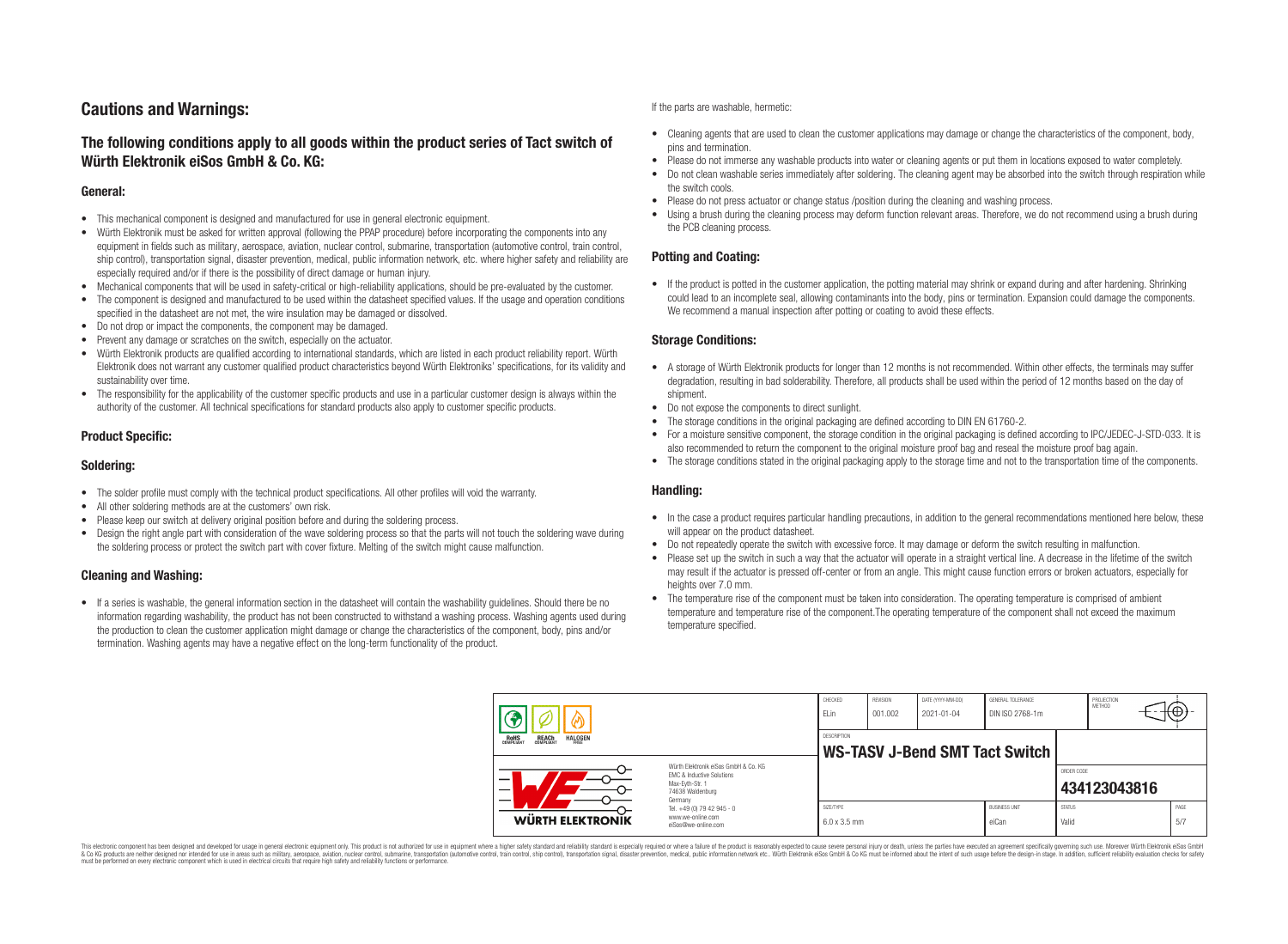These cautions and warnings comply with the state of the scientific and technical knowledge and are believed to be accurate and reliable. However, no responsibility is assumed for inaccuracies or incompleteness.

| <b>REACH</b><br>COMPLIANT<br><b>ROHS</b><br><b>HALOGEN</b><br>FRFF |                                                                                                                                                                                               | CHECKED<br>ELin                  | REVISION<br>001.002            | DATE (YYYY-MM-DD)<br>$2021 - 01 - 04$ | GENERAL TOLERANCE<br>DIN ISO 2768-1m |                        | PROJECTION<br><b>METHOD</b> | €⊕          |
|--------------------------------------------------------------------|-----------------------------------------------------------------------------------------------------------------------------------------------------------------------------------------------|----------------------------------|--------------------------------|---------------------------------------|--------------------------------------|------------------------|-----------------------------|-------------|
|                                                                    |                                                                                                                                                                                               | DESCRIPTION                      | WS-TASV J-Bend SMT Tact Switch |                                       |                                      |                        |                             |             |
| $\equiv$<br>$\overline{\phantom{0}}$                               | Würth Flektronik eiSos GmbH & Co. KG<br>FMC & Inductive Solutions<br>Max-Evth-Str. 1<br>74638 Waldenburg<br>Germany<br>Tel. +49 (0) 79 42 945 - 0<br>www.we-online.com<br>eiSos@we-online.com |                                  |                                |                                       |                                      | ORDER CODE             | 434123043816                |             |
| WÜRTH ELEKTRONIK                                                   |                                                                                                                                                                                               | SIZE/TYPE<br>$6.0 \times 3.5$ mm |                                |                                       | <b>BUSINESS UNIT</b><br>eiCan        | <b>STATUS</b><br>Valid |                             | PAGE<br>6/7 |